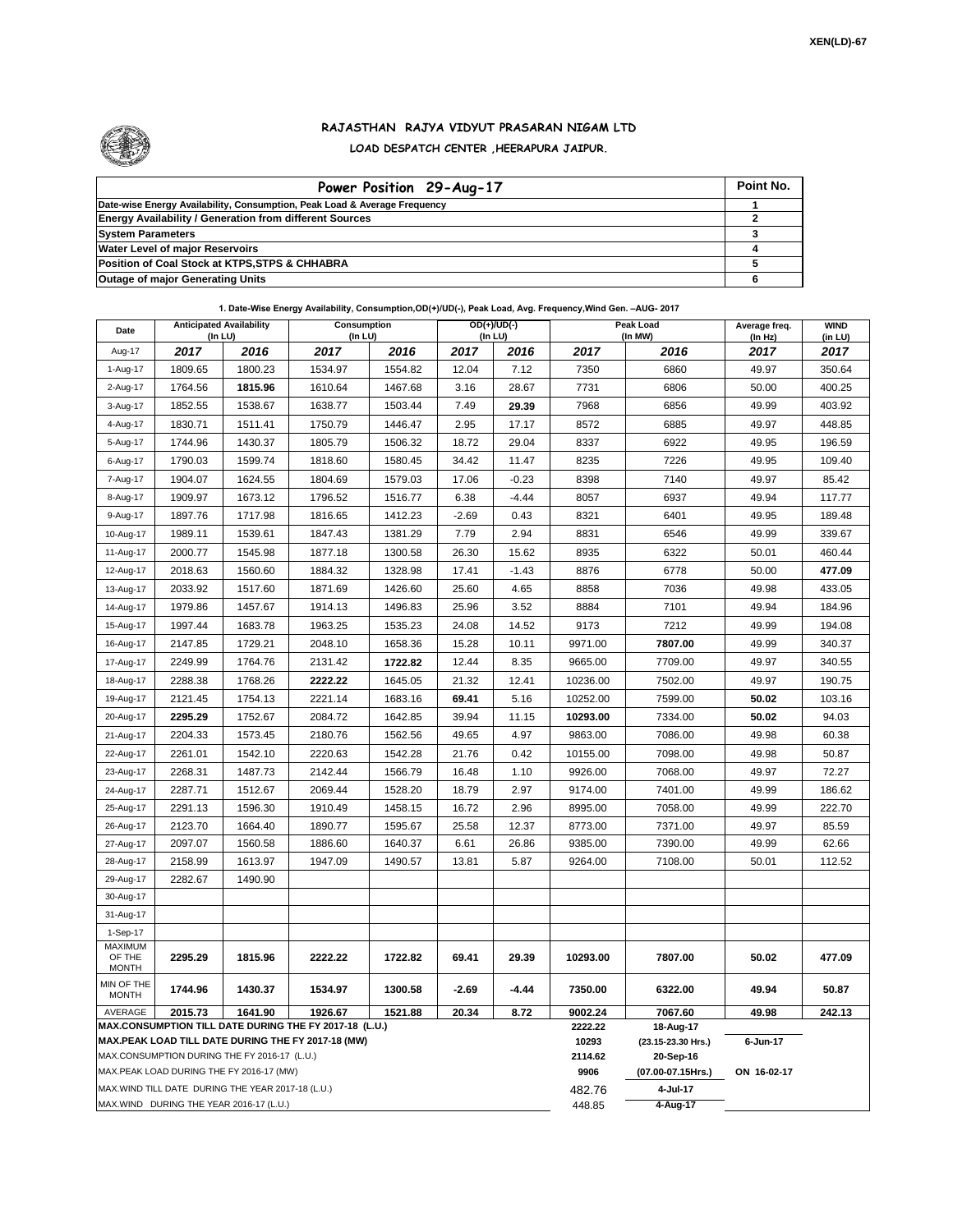## **2.Anticipated Availability/Generation From Different Sources**

| (In LU)        |                                                                       |                    |                     |                    |  |  |  |  |  |
|----------------|-----------------------------------------------------------------------|--------------------|---------------------|--------------------|--|--|--|--|--|
| S.No.          | Sources Available to Rajasthan / Installed                            | Prior              | Prior               | Actual             |  |  |  |  |  |
|                | Capacity as on 30.09.2016                                             | assessment of I    | assessment of       | Energy             |  |  |  |  |  |
|                | (In MW)                                                               | Avail. For next    | Avail.              | Received           |  |  |  |  |  |
|                |                                                                       | Dav                |                     |                    |  |  |  |  |  |
| 1              | KTPS (1240/1240)                                                      | 267.00             | 28-Aug-17<br>267.00 | 227.20             |  |  |  |  |  |
| $\overline{2}$ | STPS (1500/1500)                                                      | 220.00             | 220.00              | 174.23             |  |  |  |  |  |
| 3              | DHOLPUR GAS CCPP (330/330)                                            | 0.00               | 0.00                | 0.00               |  |  |  |  |  |
| 4              | RAMGARH (273.5/273.5)                                                 | 46.00              | 46.00               | 44.86              |  |  |  |  |  |
| 5              | RAPP-A(200/200)                                                       | 40.00              | 40.00               | 42.09              |  |  |  |  |  |
| 6              | MAHI (140/140)                                                        | 0.00<br>17.00      | 0.00                | 15.72              |  |  |  |  |  |
| 7<br>8         | CHAMBAL (RPS+JS) (135.5/271)<br>GIRAL LIGNITE (250/250)               | 0.00               | 12.00<br>0.00       | 2.66<br>0.00       |  |  |  |  |  |
| 9              | CHHABRA TPS 1000/1000)                                                | 109.00             | 109.00              | 95.46              |  |  |  |  |  |
| 10             | ADANI (TPS) + KALISINDH (TPS)                                         | 420.00             | 420.00              | 326.02             |  |  |  |  |  |
|                | (1200+1200/1320+1200)                                                 |                    |                     |                    |  |  |  |  |  |
| 11             | WIND FARM (3980.40/4119.15)                                           | 235.00             | 47.50               | 112.52             |  |  |  |  |  |
| 12<br>13       | SOLAR POWER(737.70/1295.70)<br>CAPTIVE POWER PLANTS                   | 0.00<br>0.00       | 0.00<br>0.00        | 0.51<br>0.00       |  |  |  |  |  |
| 14             | REGIONAL (INTRA STATE) O.A. (VLTPS)                                   | 0.00               | 0.00                | 0.00               |  |  |  |  |  |
| 15             | OPEN ACCESS                                                           | $-15.40$           | $-19.80$            | $-19.80$           |  |  |  |  |  |
| 16             | BIOMASS - (101.95/119.25)                                             | 4.00               | 6.00                | 4.13               |  |  |  |  |  |
| 17             | BARSINGHSAR LTPS(250/250)                                             | 52.00              | 52.00               | 49.56              |  |  |  |  |  |
| 18             | RAJWEST (1080/1080)                                                   | 198.00             | 198.00              | 138.23             |  |  |  |  |  |
|                | <b>TOTAL (A): 1-18</b><br><b>BBMB COMPLEX</b>                         | 1592.60            | 1397.70             | 1213.38            |  |  |  |  |  |
| 19             | a) BHAKRA(230.79/1516.3)                                              | 34.85              | 33.36               | 34.33              |  |  |  |  |  |
|                | b) DEHAR (198/990)                                                    | 28.12              | 27.99               | 28.22              |  |  |  |  |  |
|                | c) PONG (231.66/396)                                                  | 35.76              | 35.95               | 35.95              |  |  |  |  |  |
|                | TOTAL: a TO c                                                         | 98.73              | 97.30               | 98.50              |  |  |  |  |  |
| 20             | <b>CENTRAL STATIONS</b>                                               |                    |                     |                    |  |  |  |  |  |
|                | d) SINGRAULI (300/2000)                                               | 93.93              | 89.91               | 78.84              |  |  |  |  |  |
|                | e) RIHAND<br>(310.24/3000)<br>f) UNCHAHAR-I(20/420)                   | 118.36<br>0.00     | 115.84<br>0.72      | 109.18<br>1.00     |  |  |  |  |  |
|                | g) UNCHAHAR-II& III(61/630)                                           | 0.58               | 4.21                | 4.25               |  |  |  |  |  |
|                | h) INDIRA GANDHI STPS(JHAJHAR) 0.00/1500)                             | 0.00               | 0.00                | 0.00               |  |  |  |  |  |
|                | i) NCTPS DADRI St-II (43.22/980) + DADRI-TH                           | 0.23               | 4.47                | 4.02               |  |  |  |  |  |
|                | j) DADRI GAS (77/830)                                                 | 0.56               | 0.28                | 0.41               |  |  |  |  |  |
|                | (83.07/419)<br>k) ANTA<br>I) AURAIYA                                  | 4.29               | 2.08                | 1.88               |  |  |  |  |  |
|                | (61.03/663)<br>m) NAPP<br>(44/440)                                    | 0.00<br>9.24       | 0.00<br>9.19        | 0.00<br>9.19       |  |  |  |  |  |
|                | n) RAPP-B<br>(125/440)                                                | 32.04              | 32.04               | 32.04              |  |  |  |  |  |
|                | o) RAPP-C<br>(88/440)                                                 | 20.58              | 20.58               | 20.58              |  |  |  |  |  |
|                | p) SALAL<br>(20.36/690)                                               | 4.51               | 3.95                | 4.37               |  |  |  |  |  |
|                | q) URI<br>(70.37/720)                                                 | 8.44               | 8.81                | 8.13               |  |  |  |  |  |
|                | r) TANAKPUR<br>(10.86/94)<br>s) CHAMERA - (105.84/540)                | 2.50<br>13.72      | 2.50<br>14.67       | 2.50<br>14.66      |  |  |  |  |  |
|                | t) CHAMERA-II (29.01/300)                                             | 6.96               | 6.96                | 5.85               |  |  |  |  |  |
|                | u) CHAMERA-III (25.21/231)                                            | 6.00               | 5.18                | 4.54               |  |  |  |  |  |
|                | v) DHAULIGANGA (27/280)                                               | 6.51               | 6.51                | 6.51               |  |  |  |  |  |
|                | w) DULHASTI (42.42/390)                                               | 10.09              | 10.09               | 10.09              |  |  |  |  |  |
|                | x) SEWA (13/120)                                                      | 0.39               | 0.54                | 0.54               |  |  |  |  |  |
|                | y) NJPC (112.00/1500)+RAMPUR(31.808/412.02)                           | 34.49              | 34.48               | 34.48              |  |  |  |  |  |
|                | z) TEHRI (75/1000)<br>aa) KOTESHWR (33.44/400) + PARBATI3 (56.73/520) | 4.96<br>15.56      | 5.44<br>15.30       | 5.59<br>20.31      |  |  |  |  |  |
|                | ab) TALA                                                              | 3.53               | 3.72                | 3.72               |  |  |  |  |  |
|                | ac) MUNDRA UMPP (380/4000)                                            | 85.92              | 81.12               | 64.42              |  |  |  |  |  |
|                | ad) SASAN (372/3960)                                                  | 72.84              | 72.84               | 69.81              |  |  |  |  |  |
|                | ae) FRKKA+KHLGN+TLCHR (70.18/3940)                                    | 0.00               | 7.43                | 6.20               |  |  |  |  |  |
|                | af) URS POWER(DADRITH-I)                                              | 0.00               | 0.00                | 0.00               |  |  |  |  |  |
|                | TOTAL SCHEDULE(a TO af)                                               | 654.95             | 656.15              | 621.62             |  |  |  |  |  |
|                | LOSSES<br>NET SCHEDULED                                               | $-18.83$<br>636.12 | $-18.51$<br>637.64  | $-21.79$<br>599.83 |  |  |  |  |  |
| 21             | BILATERAL (REG.) EXCL. BANKING                                        | 25.08              | 23.88               | 23.88              |  |  |  |  |  |
| 22             | BANKING                                                               | $-12.18$           | $-12.18$            | $-12.18$           |  |  |  |  |  |
| 23             | BILATERAL(INTER-REG.). EXCLUDING (ISOA &                              | 96.23              | 102.90              | 102.31             |  |  |  |  |  |
|                | BANKING)                                                              |                    |                     |                    |  |  |  |  |  |
| 24             | INTER STATE OPEN ACCESS (BILATERAL+IEX)                               | $-41.33$           | 19.80               | 19.80              |  |  |  |  |  |
| 25             | <b>INDIAN ENERGY EXCHANGE</b>                                         | $-13.75$           | $-13.75$            | $-13.75$           |  |  |  |  |  |
|                | <b>TOTAL(B): (19 TO 25)</b>                                           | 690.17             | 761.29              | 719.89             |  |  |  |  |  |
|                | TOTAL GENERATION (A +B) : 1 TO 25                                     |                    |                     | 1933.28            |  |  |  |  |  |
|                | OVER DRAWAL (+)/UNDER DRAWAL (-)                                      |                    |                     | 13.81              |  |  |  |  |  |
|                | <b>GRAND TOTAL</b>                                                    | 2282.77            | 2158.99             | 1947.09            |  |  |  |  |  |
|                | <b>LAST YEAR</b>                                                      | 1490.90            | 1613.97             | 1490.57            |  |  |  |  |  |